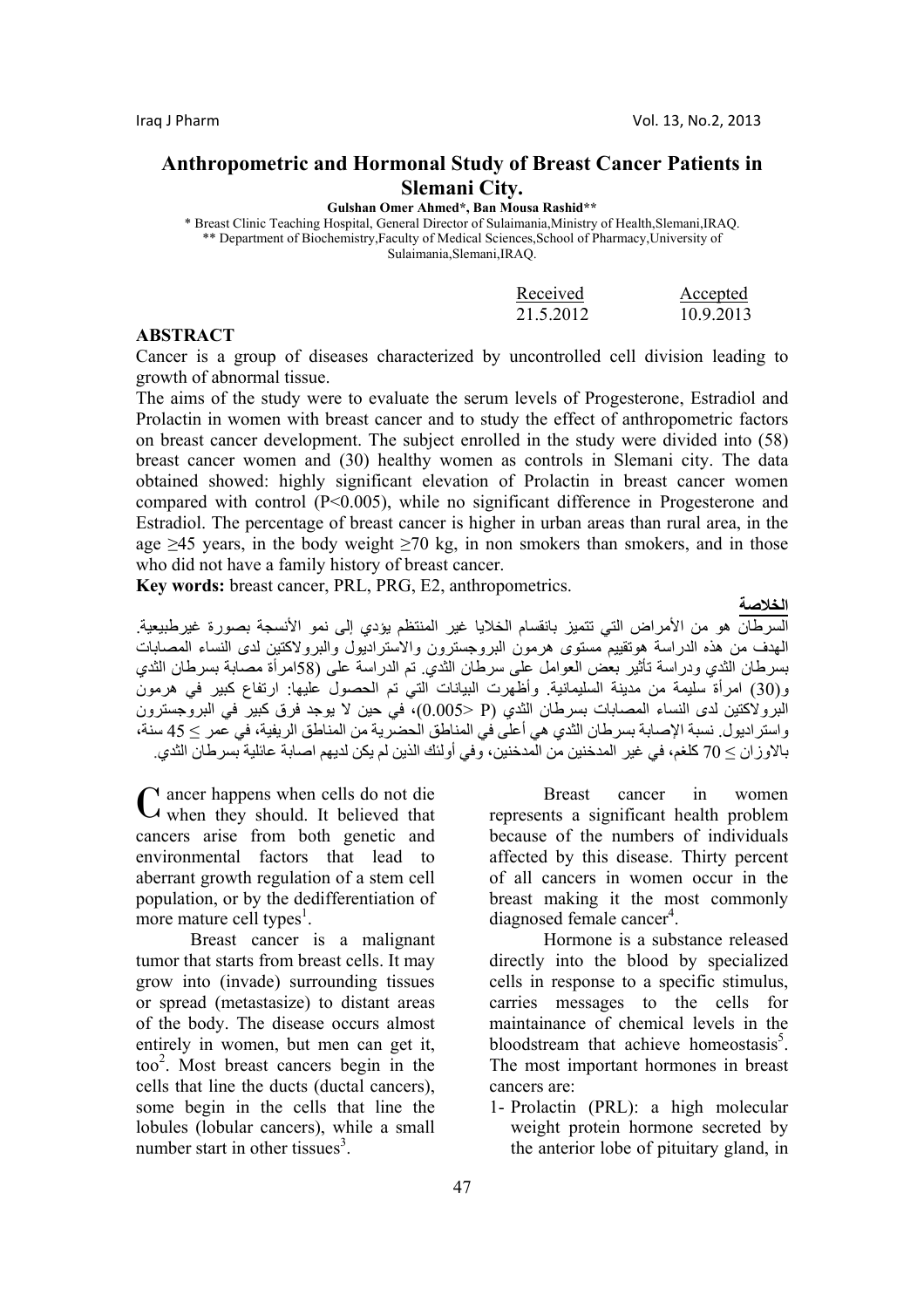the mother's blood vessels. There is enough evidence now to support the belief that PRL hormone is directly responsible for promotion of milk secretion and that abnormally low level of this hormone is indicative of deficient lactation in mothers<sup>6</sup>. It main target is the breast, where it stimulates lobulo-alveolar growth, differentiation and pro-survival<sup>7</sup>. Prolactin may influence mammary  $carcinogenesis<sup>8</sup>$ .

- 2- Progesterone (PRG): this steroid hormone is produced by the ovaries, placenta, and adrenal glands which it regulates menstruation, supports pregnancy, tempers the highly stimulatory effects of estrogen and helps an embryo develop by providing a source of corticosteroids<sup> $9$ </sup>. A disorder at progesterone receptor (PR) is a condition that relate to the many female specific disorders which it plays a critical role in the development of breast cancer. Mutation within PR can be seen. Presently, prediction of protein nanostructure and function is a great challenge in the proteomics and structural genomics $10$
- 3- Estradiol: Estradiol (E2 or 17βestradiol, also oestradiol) is a steroid hormone which considered as the predominant sex hormone present in females. It is also present in males, being produced as an active metabolic product of testosterone. It represents the major estrogen in humans. Estradiol has not only a critical impact on reproductive and sexual functioning, but also affects other organs including the bones<sup>11</sup>. Epidemiological and animal studies have indicated that E2 is involved in breast cancer; however the mechanism is unclear the development of breast cancer, mutation within prolactin receptor can be seen $^{12}$ .

Breast cancer risk in women was assessed relative to the risk factors including race<sup>13</sup>, increasing age<sup>14</sup>, family history<sup>15</sup>, genetic factors<sup>16</sup>, personal history of benign or cancerous breast disease<sup>17</sup>, hormonal history<sup>18</sup>, hormone replacement therapy  $(HRT)^{19}$ , obesity and high fat diets<sup>20</sup> and alcohol<sup>21</sup>.

The aim of the present study is to extend our understanding of the breast cancer with the specific objectives like: study the relation between inhabitations and breast cancer in Kurdistan Region, study the relation between Breast cancer and anthropometric factors like: ages, smoking and family history of breast cancer and to determine the serum Estradiol, Progesterone and Prolactin for breast cancer patients after their diagnosis by consultant.

## **Materials and Methods**

This study was conducted over a period from July 2010 to February 2011 at the Breast clinic in the teaching hospital of Slemani city/ Iraq. The present study was carried out on 88 individuals, which were divided into two groups:

A- The control group (Normal group): Included (30) selected apparently healthy women. The range of their ages was (17-40) years old.

B- The case group (Breast cancer group): Included (58) breast cancer patients, they were diagnosed by family medicine and surgeries consultants. The range of their ages was (17-64) years old.

Informed consent was obtained verbally from all participants. All participants were carefully screened to exclude evidence of congestive heart failure, hepatic and renal diseases. The samples from healthy individuals and breast cancer patients were collected: PRG and E2 were taken at follicular phase, pregnancy excluded and PRL was taken during rest or early morning before mastectomy and before take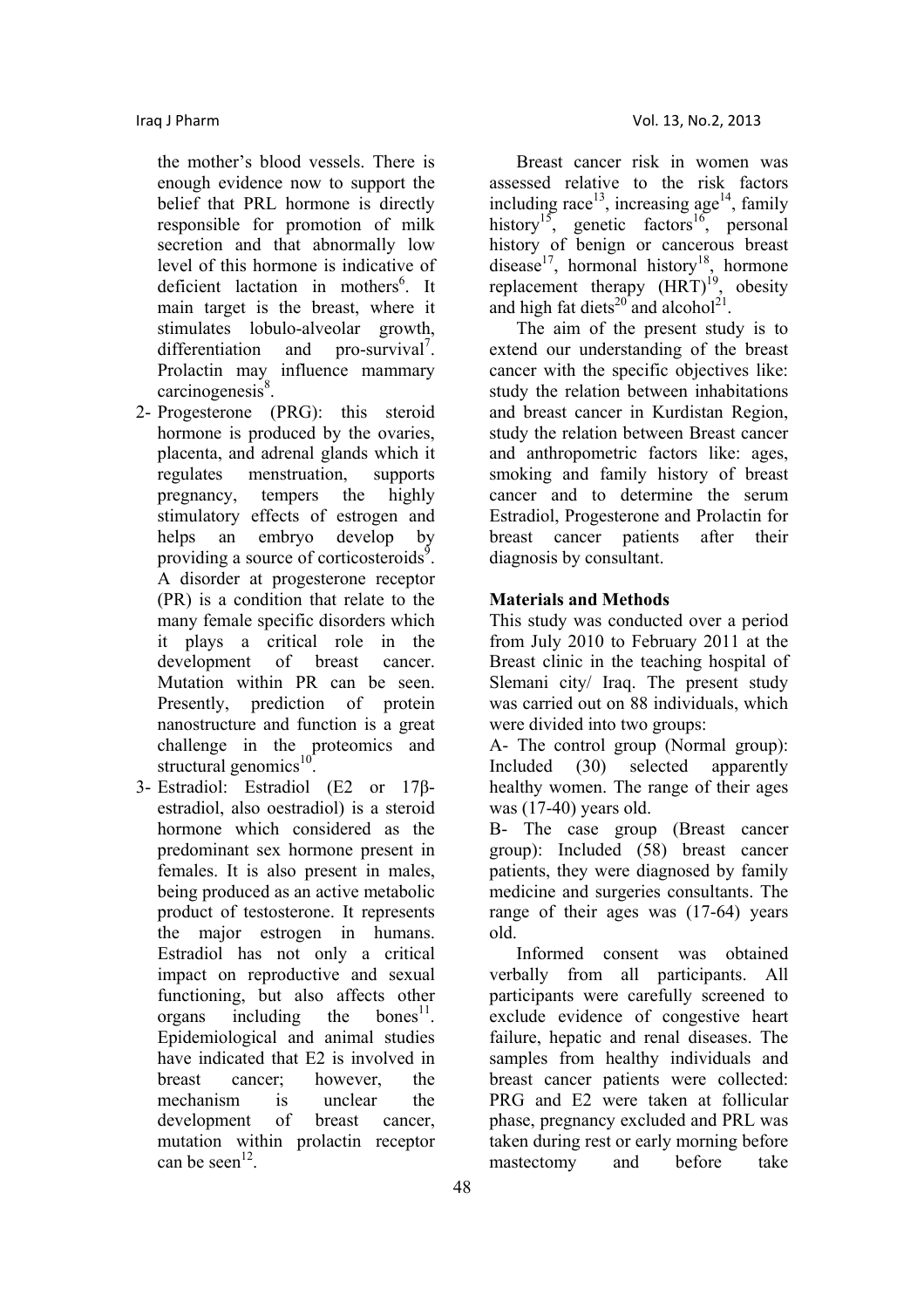chemotherapy or/and radiotherapy for breast cancer patients.

Five milliliters of venous blood was withdrawn from the cubital vein of each individual using disposable syringes. The blood samples were allowed for 15 minutes at room temperature to clot and serum was separated by centrifugation at 3500 rpm for 10 minutes. Serum samples were either analyzed immediately or stored at  $-35$  C'until they were analyzed $^{22}$ .

Enzyme-linked Immuno Fluorescent Assay for *in Vitro* used for determination of serum PRL, E2 and  $PRG^{23}$ .

Data were analyzed statistically using SPSS 19.0 program; P-value was used for comparison. The data was considered not significant at  $P > 0.005$ .

## **Results**

The mean serum levels of PRG, E2 and PRL in control group are all within their reference ranges. On the other hand there was a clear difference between the breast cancer groups according to their age ranges, those of the age range between  $(≥45)$  years represented the highest percentage (Table-1).

Of The (58) cases, the urban area samples were (36) and the rural area samples were  $(22)$  as shown in table  $(2)$ .

The results indicated also highly significant elevation (P<0.005) in the mean serum levels of PRL in the case group compared with the control group, while there are no significant differences between control and case groups for the PRG and E2 hormones (P>0.005) (Table-3).

| $\mu_{\rm N}$ and $\mu_{\rm O}$ and $\mu_{\rm O}$ and $\mu_{\rm O}$ and $\mu_{\rm O}$ |           |         |                                  |  |
|---------------------------------------------------------------------------------------|-----------|---------|----------------------------------|--|
| Age Range/<br>years                                                                   | Frequency | Percent | $Mean \pm Standard$<br>Deviation |  |
| $15 - 24$                                                                             |           | 6.9     |                                  |  |
| l25 - 34                                                                              |           | 5.2     |                                  |  |
| $35 - 44$                                                                             | 21        | 36.2    | $44.81 \pm 10.973$               |  |
| >45                                                                                   | 30        | 51.7    |                                  |  |
| Total                                                                                 | 58        | 100.0   |                                  |  |

Table (1): The age distribution of case group.

Table (2): The geographical distribution of breast cancer samples.

| Geographical<br>distribution | Frequency | Percent |
|------------------------------|-----------|---------|
| Rural                        | 22        | 379     |
| Urban                        | 36        | 62.1    |
| Total                        | 58        | 100.0   |

Table (3): Levels of PRG, E2, and PRL in serum of breast cancer and controls.

| Hormones level | Groups  | Number | $Mean \pm Std$ .<br>Deviation | P-Value |
|----------------|---------|--------|-------------------------------|---------|
| PRG ng/ml      | Case    | 58     | 1.5585±3.37149                | 0.064   |
|                | Control | 30     | $0.4020 \pm 0.1114$           |         |
| $E2$ pg/ml     | Case    | 58     | 82.7968±82.33113              | 0.671   |
|                | Control | 30     | 75.9533±41.53950              |         |
|                | Case    | 58     | 54.6812±62.90860              | 0.003   |
| PRL ng/ml      | Control | 30     | 19.5150±7.96660               |         |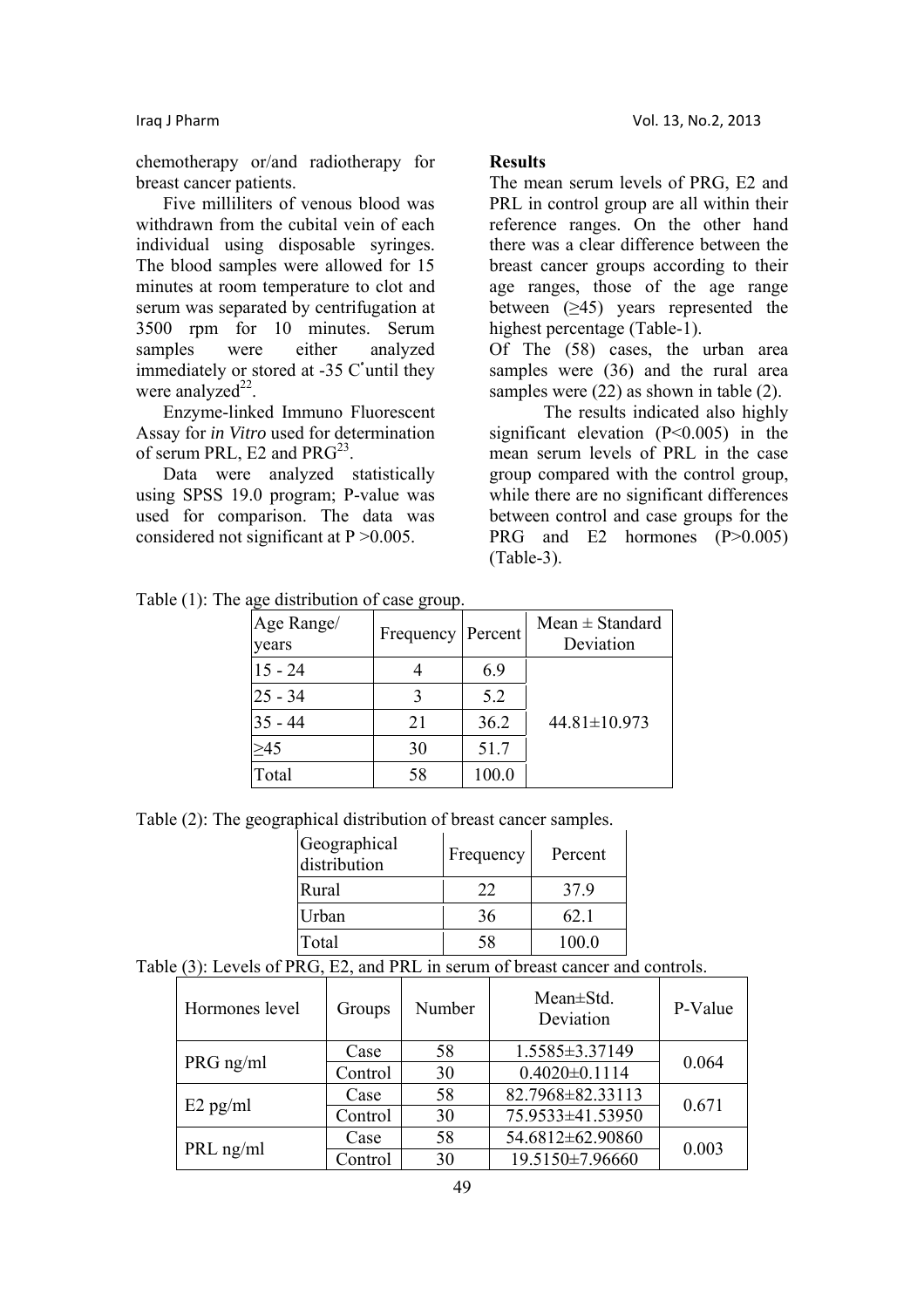| Weight Range/ Kg | Frequency | Percent | Mean±Standard Deviation |
|------------------|-----------|---------|-------------------------|
| 40 - 49          |           | 1.7     |                         |
| $50 - 59$        |           | 6.9     |                         |
| $60 - 69$        | 16        | 27.6    | 73.16±11.222            |
| $\geq 70$        | 37        | 63.8    |                         |
| Total            | 58        | 100.0   |                         |

Table (4): The weight of case group.

Table (5): Family history of breast cancer distribution in case group.

| Family history other cancer   Frequency   Percent |    |      |
|---------------------------------------------------|----|------|
| No                                                | 54 | 93.1 |
| Yes                                               |    | 69   |
| Total                                             | 58 | 1000 |

Table (6): Smoking distribution in case group.

| Smoking | Frequency | Percent |
|---------|-----------|---------|
| N٥      | 55        | 94.8    |
| Yes     |           | 52      |
| Total   | 58        | 100.0   |

The breast cancer group shows that, the breast cancer risk is increased (63.79%) with weight increase ( $\geq$ 70 kg) (Table-4).

The result showed that (93.1%) of case do not have a family history with breast cancer and (6.9%) have a family history of breast cancer (Table-5).

Finally the results showed that (94.8 %) non smoking and (5.2%) smoking (Table-6).

## **Discussion**

Breast cancer is the most commonly diagnosed malignancy in women, but is second to lung cancer in terms of cancer deaths for women. If a woman lives to be 90, she will have a 1 in 9 chance of developing breast cancer in her lifetime and a 1 in 27 chance of dying from  $it^{24}$ .

Age is one of the risk factor of breast cancer, the data obtained in this study showed that breast cancer is high

 $(51.72\%)$  in the age ( $\geq$ 45) years (Table-1). This finding is in agreement with other international studies in United State $25$  and disagreement with other studies done in Iran and Kuwait because these countries have a different environment $^{26, 27}$ . For the first time, the breast

cancer occurrence in women was described in this study according to the geographical distribution in Kurdistan region. This study revealed that the percentage of breast cancer in urban areas was elevated (62.07%) (Table-2), when compared with the percentage of breast cancer in rural areas (37.93%). We can refer the reason to process of modernization and its accompanying processes: industrialization and urbanization<sup>28</sup>. These findings are in agreement with other population like: Egypt<sup>29</sup>, USA<sup>30</sup>, and India<sup>31</sup>.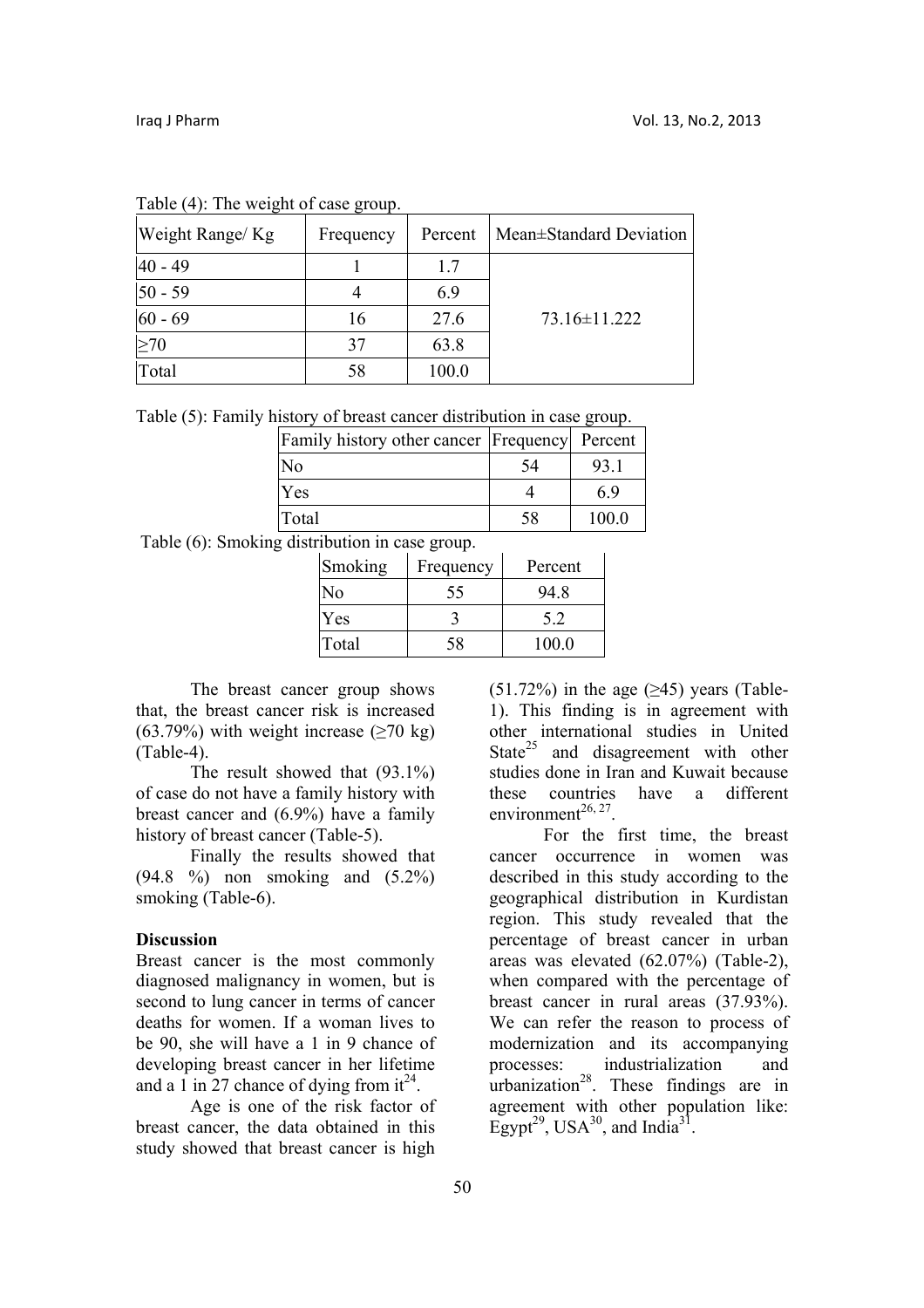Breast cancer is a common disease and the elevated PRL levels in breast cancer can be more widespread than usually believed. The most common hormone producing pituitary tumor in women is prolactinomas secreting PRL. At autopsy micro prolactinomas is a rather common finding, indicating that PRL producing pituitary tumors is an underestimated condition in an aged population .Therefore an association between prolactinomas/elevated PRL levels and breast cancer has been difficult to study<sup>32</sup>. In this study, the mean values of serum PRL were  $(19.5150\pm7.96660$  ng/ml) and (54.6812±62.90860 ng/ml) in control and case groups respectively (Table 3), with the significant differences between them  $(P<0.005)$ . This finding is in agreement with others studies $33 \text{ and } 34$ .

A large body of evidence from clinical trials and observational studies indicate that the use of estrogen-only therapy for less than five years has minimal if any impact on the risk of breast cancer. In contrast the use of combination estrogen-progestin hormone therapy for more than five years is associated with an elevated risk of breast cancer<sup>35</sup>. In this study, blood PRG levels were found not to be related to breast cancer risk. This finding is not agreement with other studies<sup>36</sup> and<sup>37</sup>; therefore more studies are needed in the future to clear this discrepancy.

The last hormone measured in this study was E2. The study showed no significant differences between control and case groups (P>0.005) (Table-3). This finding is agreement with other studies<sup>38</sup>. Serum PRG and E2 levels have been measured in 210 premenopausal women with operable breast cancer on samples taken within 3 days of tumors excision. There was no relation between E2 level and time since last menstrual period, nor any effect of E2 value on  $\frac{1}{2}$  prognosis<sup>39</sup>. On another

hand breast cancer risk is increased by early menarche and late menopause, suggesting that the long duration of exposure of the breasts to the high levels of ovarian steroids in premenopausal women increases risk. Recent prospective studies have shown that postmenopausal women who develop breast cancer have significantly greater prediagnostic serum concentrations of E2 than postmenopausal women who remain healthy $40$ .

The anthropometric breast cancer risk factors studied in this research were: The results obtained show that, high percentage (63.79%) in the weight  $(≥70$ kg) (Table-4), the breast cancer risk is increased with weight increase. This result is supported with other studies $41,42$ . and $43$ . In our 58 breast cancer cases, the result showed that (93.1%) of case do not have a family history with breast cancer and (6.9%) have a family history of breast cancer (Table-5). These findings are in disagreement with other  $intermational$  studied<sup>44</sup>, which might indicate to different factor or with additional risk, such as type and quality of food, lack of practicing exercise, banned mass killing and chemical weapons used in the region as well as lack of an active quality control center for imported goods into the region.

Breast cancer risks are higher among women with a family history of the disease that having a first-degree relative with breast cancer. While having more than first-degree relative who has or had breast cancer before the age of 40 or in both breasts increase a women risk even more<sup>45</sup>. The relationship between smoking and the risk of breast cancer has been unclear for several decades, and whether or not young women should be warned about smoking as a possible cause of breast cancer remains controversial<sup>46</sup>. The results were show that (94.83 %) non smoking and  $(5.17\%)$ were smoking (Table-6). This result is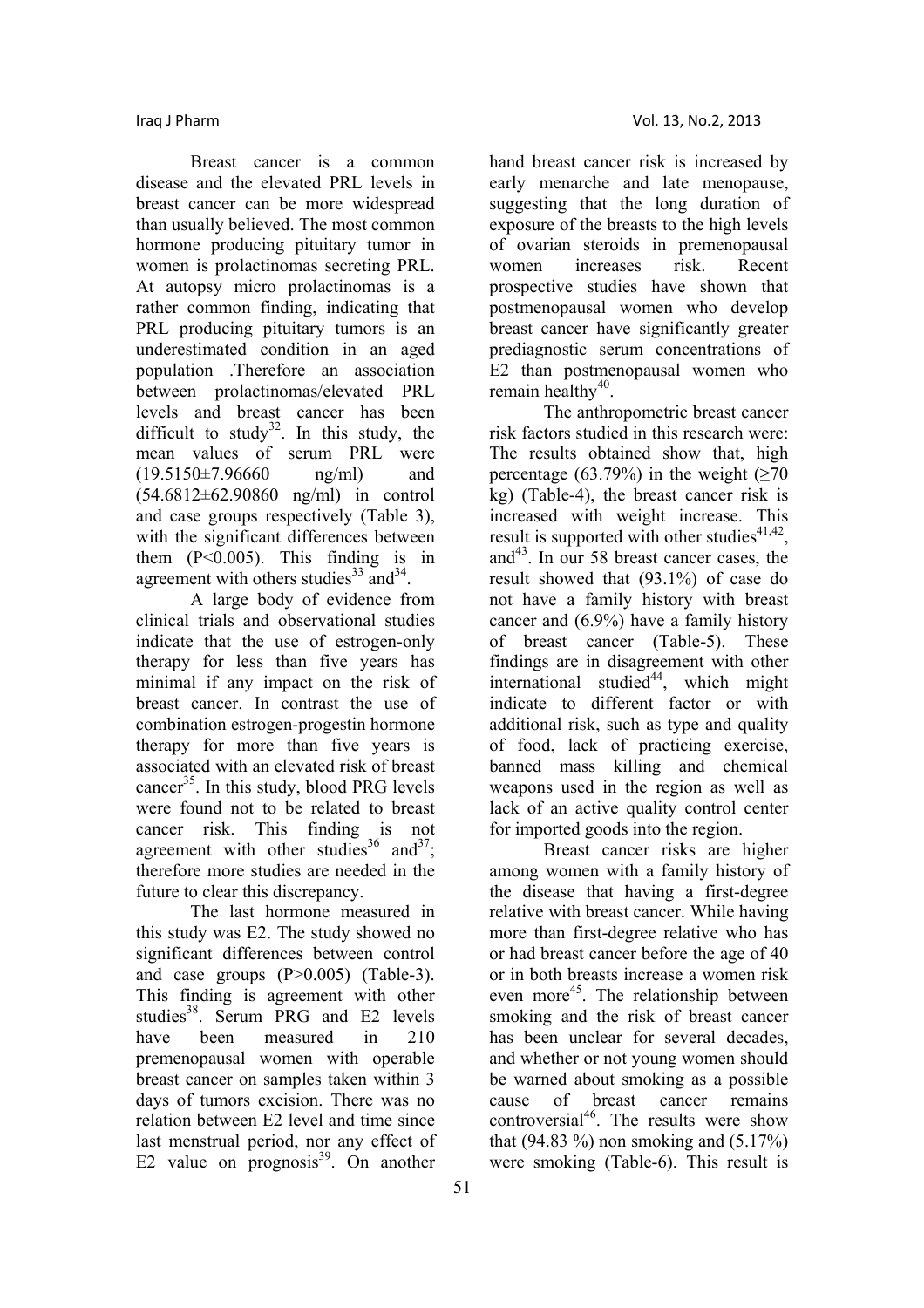supported with other studies<sup>47</sup>. Smoking has effects that can both increase and decrease breast cancer risk. On one hand, tobacco smoke contains chemicals that can cause breast cancer in animals and could thus be associated with an increase in breast cancer risk. On the other hand, smoking has been shown to have many effects which suggest an opposition of the effects of estrogen and could decrease risk of breast cancer. The interplay between the effects of the cancer-causing chemicals and the apparent opposition of estrogen is critical to breast cancer risk. The nature of this interplay is poorly understood<sup>48</sup>.

## **Conclusions**

This study showed the higher incidence of breast cancer in the urban distributions, the age  $\geq$ 45 years, in these with weight  $\geq 70$  kg, in non smoking, and in these who had no family history of breast cancer. Serum PRL level was significantly higher among the case group compared with control groups, while there were no significant difference in serum PRG and E2 levels.

#### **Reference**

- 1. Abeloff MD, Wolff AC, and Weber BL. Cancer of the Breast, Clinical Oncology, 4<sup>th</sup> ed. Philadelphia: Pa: Elsevier; 2008. 1875-1943p.
- 2. Burstein HJ, Harris JR, and Morrow M. Malignant tumors of the breast: Principles and Practice of Oncology 8th ed. Philadelphia: Pa. Lippincott Williams and Wilkins; 2008. 1606- 1654p.
- 3. Going JJ and Moffat D. Escaping from Flatland: clinical and biological aspects of human mammary duct anatomy in three dimensions. J. Pathol. 2004; 203: 538-544.
- 4. Rees G, Fry A, Cull A, et al. Illness perceptions and distress in women at increased risk of breast cancer.

Psychology and Health 2004; 19:749-765.

- 5. Kasper. Harrison's Principles of Internal Medicine. McGraw Hill; 2005. 2074p.
- 6. Guyton AC. Textbook of Medical Physiology  $8<sup>th</sup>$  ed. Prism Books (Pvt.) ltd.: Bangalore; 1991. 926- 927p.
- 7. Clevenger CV, Furth PA, Hankinson SE, et al. The role of prolactin in mammary carcinoma. Endocr. Rev. 2003; 24:1-27.
- 8. Lapensee EW, Schwemberger SJ, Lapensee CR, et al. Prolactin confers resistance against cisplatin in breast cancer cells by activating glutathione-Stransferase. Carcinogenesis 2009; 30:1298- 1304.
- 9. Zarutskiea PW, and Phillips JA. Reanalysis of vaginal progesterone as luteal phase support (LPS) in assisted reproduction (ART) cycles. Fertility and Sterility. 2007; 88:1- 113.
- 10. Spitz IM. Progesterone receptor antagonists. Curr. Opin. Investing Drugs. 2006; 7: 882-890.
- 11. Pentikäinen V, Erkkilä K, Suomalainen L, et al. Estradiol acts as a germ cell survival factor in the human testis in vitro. The Journal of clinical endocrinology and metabolism. 2000; 85: 2057-2067.
- 12. Fu-Li Yu. 17β-Estradiol epoxidation as the molecular basis for breast cancer initiation and prevention. Asia Pacific J. Clin. Nutr. 2002; 11: S460-S466.
- 13. Gigli A, Mariotto A, Clegg LX, et al. estimating the variance of cancer prevalence from population-based registries. Stat. Methods Med Res. 2006; 15:235-53.
- 14. Gilani, GM and Kamal S. Risk factors for breast cancer in Pakistani women aged less than 45 years.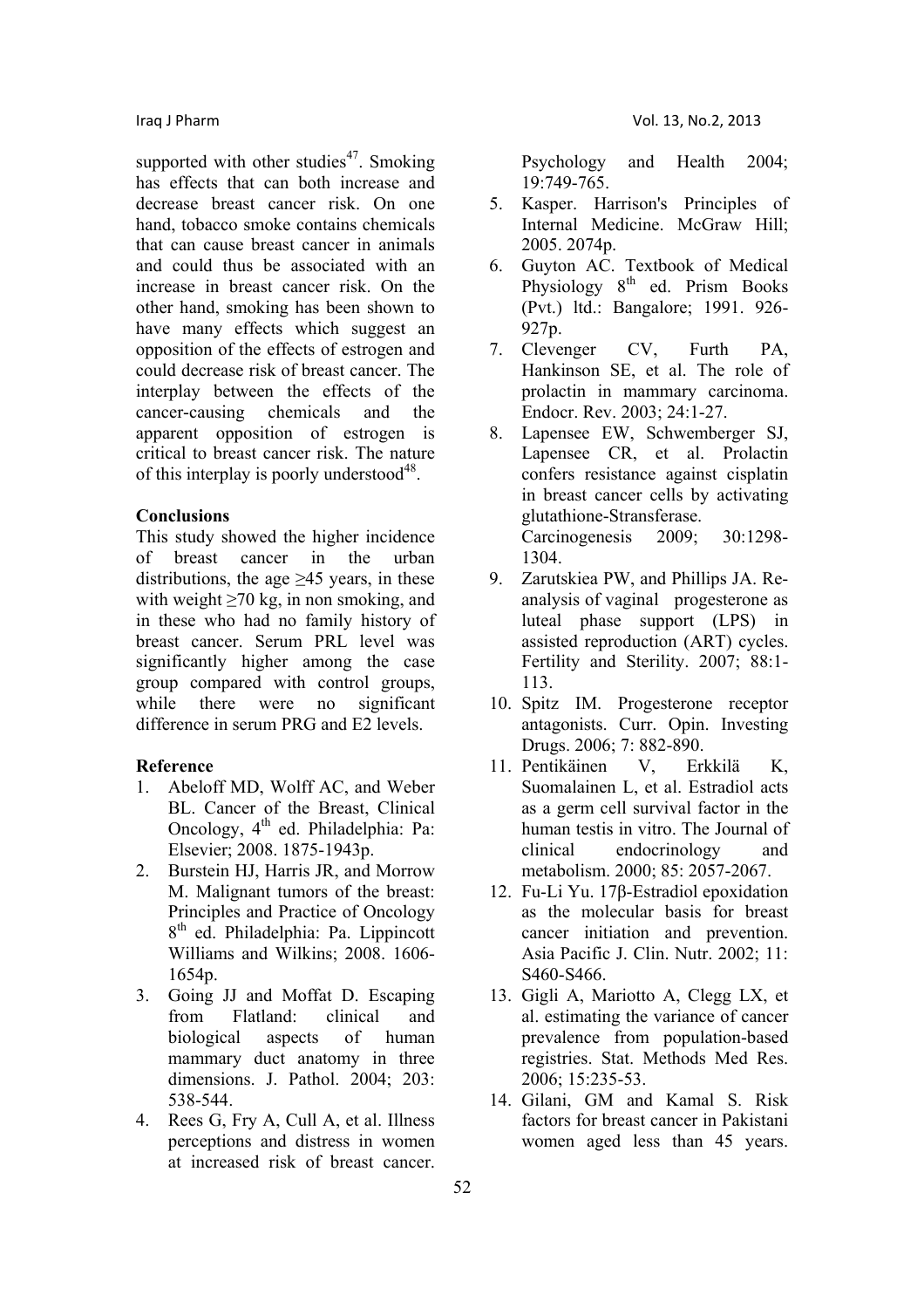Annals of Human Biology. 2004; 31: 398-407.

- 15. Ghadirian P, Lacroix A, Perret C, et al. Sociodemographic characteristics, smoking, medical, family history and breast cancer Cancer Detection and Prevention. 1998; 22:485-494.
- 16. Dite GS, Jenkins MA, Southey MC, et al. Familial Risks, Early-Onset Breast Cancer, and BRCA1 and BRCA2 Germ line Mutations. J. Natl. Cancer Inst. 2003;95: 448-457.
- 17. Bleiker EM, van der Ploeg HM, Hendriks JH, et al. Personality factors and breast cancer development: a prospective longitudinal study. Journal of the National Cancer Institute. 1996; 88:1478-1482.
- 18. Tryggvadottir L, Tulinius H, Eyfjord JE, et al. Breast cancer risk factors and age at diagnosis: an Icelandic cohort study. International Journal of Cancer.2002;98:604-608.
- 19. Greiser CM, Greiser EM and Doren M. Menopausal hormone therapy and risk of breast cancer: a metaanalysis of epidemiological studies and randomized controlled trials. Human Reproduction Update. 2005; 11:561-573.
- 20. Pan SY, Johnson KC, Ugnat AM, et al. Association of obesity and cancer risk in Canada. American Journal of Epidemiology. 2004; 159:259-268.
- 21. Horn-Ross PL, Canchola AJ, West DW, et al. Patterns of alcohol consumption and breast cancer risk in the California Teachers Study cohort. Cancer Epidemiology. 2004; 13:405-411.
- 22. Ban MR. hormonal study and DNA sequencing in infertile women (PhD. Thesis). College of science: University of sulaimani: 2010.1lip.
- 23. Gulshan OA. Estimation of Progesterone, Estradiol and Prolactin in serum of Breast Cancer

Patients in Sulaymani City (Diploma thesis). Department of high education and research: general health directorate of Sulaimani: Ministry of Health: 2011.1lip.

- 24. Terry PD and Rohan TE. Cigarette smoking and the risk of breast cancer in women Cancer Epidemiology Biomarkers Prev. 2002; 11:953-971.
- 25. Osteen R, Lenhard RE, Osteen RT et al. Breast Cancer. Clinical oncology. 2001; 9:251-268.
- 26. Ebrahimi M, Vahdaninia M and Montazeri A. Risk factors for breast cancer in Iran: a case–control study. Breast Cancer Res. 2002; 4:R10.
- 27. Al-Shaibani H, Bu-Alayyan S, Habiba S, et al. Serum Prolactin Levels and Risk Factors of Breast Cancer in Postmenopausal Japanese Women. National Institute for Environmental Studies 2006; 50:70- 82.
- 28. Notestein F. Economic problems of population change, in: Proceedings of the Eight International Conference of Agricultural Economists. Oxford University Press: London; 1953. 3-31p.
- 29. Subhojit D, Amr SS, Ahmad H, et al. Urban–rural differences in breast cancer incidence by hormone receptor status across 6 years in Egypt. Breast Cancer Res Treat. 2010; 120:149-160.
- 30. Susan AH, Jay SK and Thomas C. Defining Urban and Rural Areas in U.S. Epidemiologic Studies Ricketts. Journal of Urban Health 2006; 83: 162-175.
- 31. Mathew A, Gajalakshmi V, Rajan B, et al. Anthropometric factors and breast cancer risk among urban and rural women in South India: a multicentric case-controlstudy. British Journal of Cancer 2008; 99:207-213.